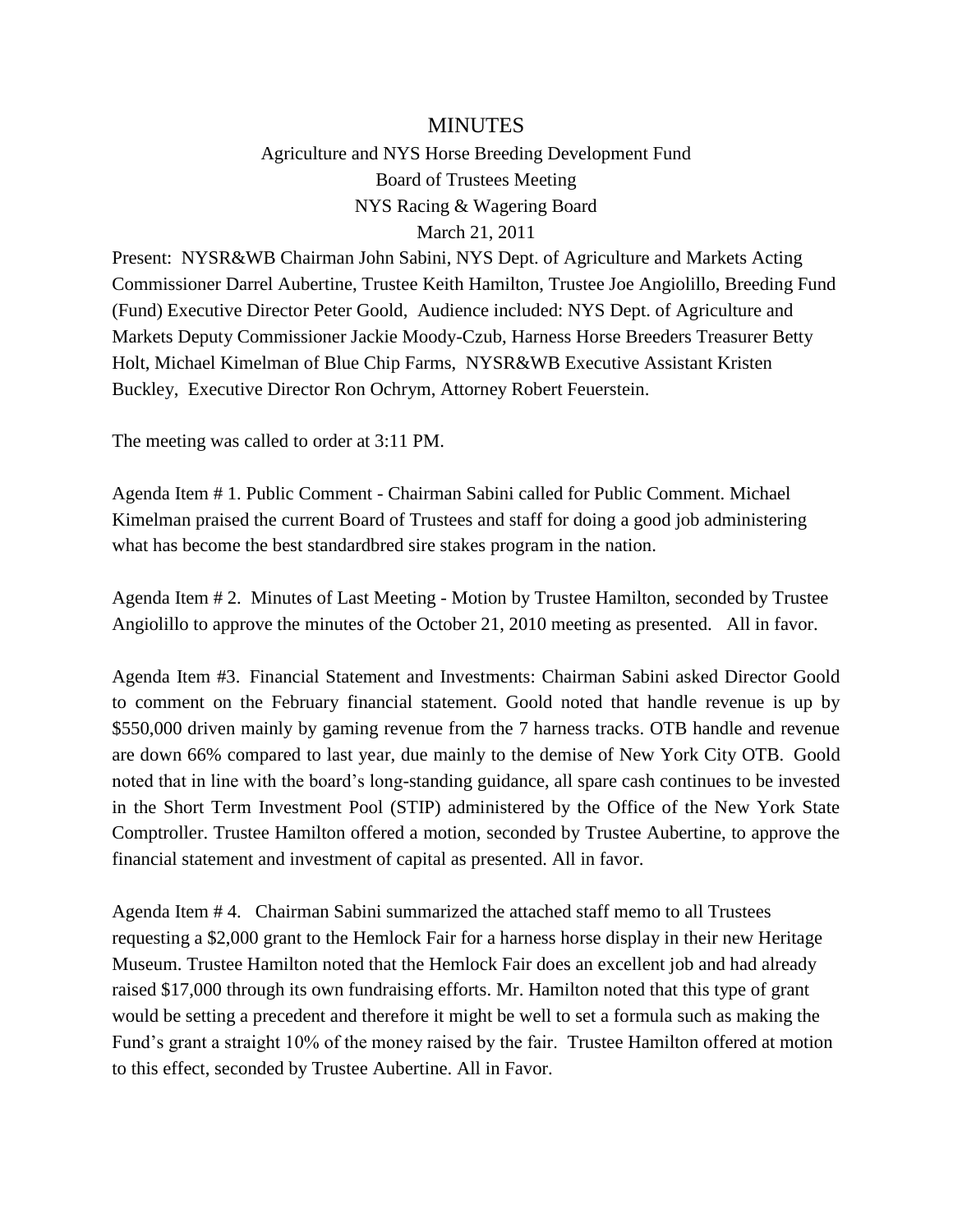Agenda Item # 5. Public Authority Accountability Committees: Chairman Sabini read aloud the attached staff memo recommending that the Breeding Fund Board of Trustees designate itself to be a "committee of the whole" with regard to the audit and governance committees required by the Public Authority Accountability Act (PAAA). Chairman noted that audit and governance issues have always been discussed by the whole board anyway so why not align committee structure with current practice. Since all trustees readily agreed with this approach the Chairman said that the minutes should reflect this approach as a unanimously agreed upon sense of the board.

Agenda Item # 6. Breeding Fund 2011 Budget: Chairman requested comments from Director Goold who briefly summarized the major aspects of the 2011 budget. Revenue is expected to rise slightly from 2011, New York Sire Stakes purses will be down slightly from 2010 due mainly to the demise of New York City OTB. Breeders awards are expected to hold steady at about \$1.2 million for the year. Motion by Trustee Aubertine, seconded by Trustee Hamilton to approve the 2011 budget as presented. All in favor.

Agenda Item # 7. Executive Session: Motion by Trustee Aubertine, seconded by Trustee Hamilton to go into executive session to discuss a personnel issue. All in favor.

After the session a motion was made by Trustee Aubertine, seconded by Trustee Hamilton to exit the executive session. All in favor.

Chairman Sabini offered a motion to accept the resignation of Director Goold as Executive Director effective March 21, 2011, seconded by Trustee Hamilton. All in favor.

Chairman Sabini offered a motion to contemporaneously appoint Mr. Goold to serve as the Administrative Assistant at his Executive Director's salary effective March 22 for a period of two weeks through April 3, 2011, after which a consulting contract be let for the period of April 4, 2011 through June 13, 2011 for transition purposes at a rate of \$6,000. per month for Mr. Goold. Seconded by Trustee Aubertine. All in favor.

Respectfully Submitted, Peter Goold, Executive Director

Motion by Chairman Sabini, seconded by Trustee Aubertine, to Appoint Timothy P. Gordon of Slingerlands, NY to the position of Executive Director at the salary last paid to the Executive Director. All in favor. Chairman Sabini and Trustees Hamilton and Angiolillo, praised Mr.